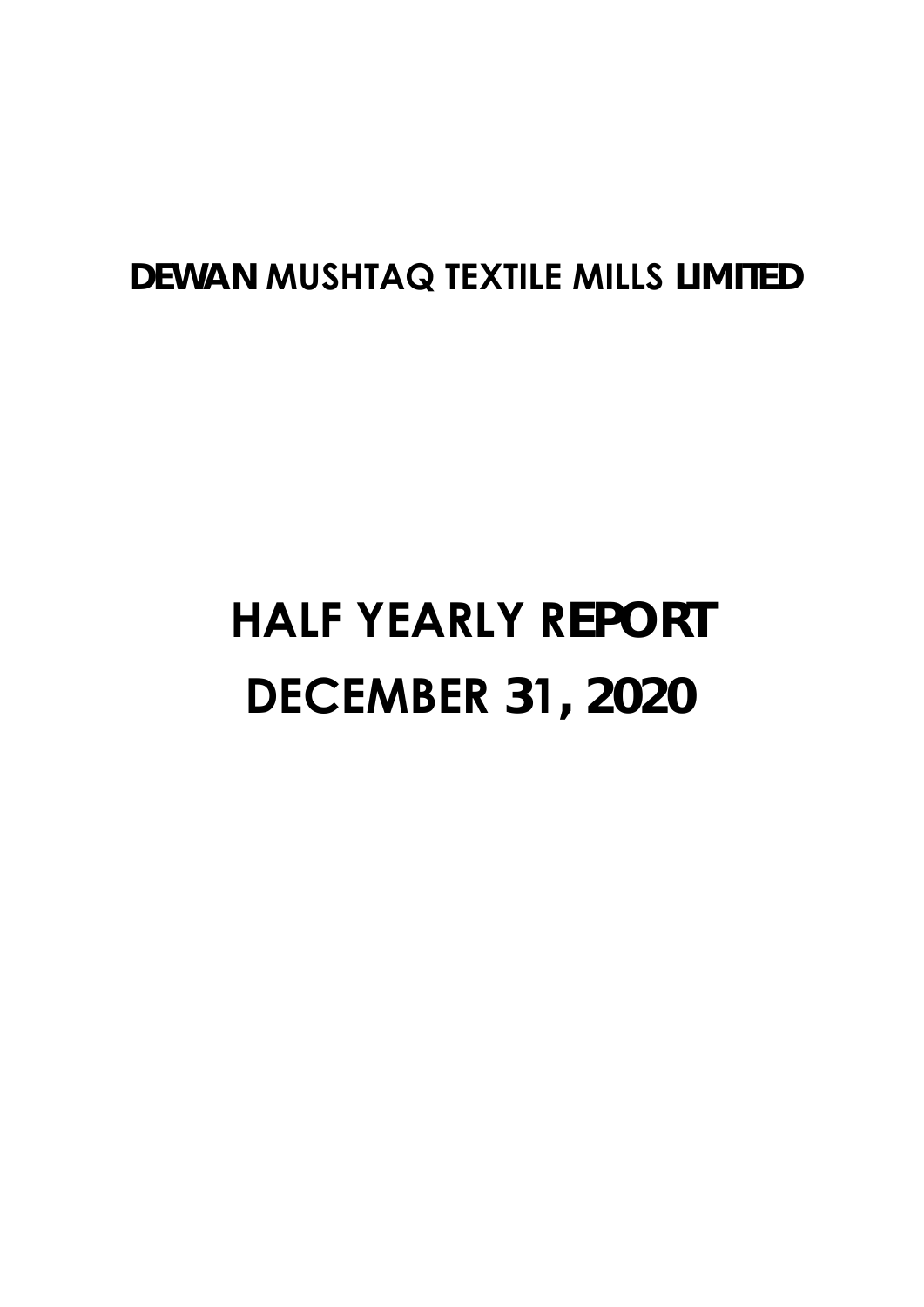### **DEWAN MUSHTAQ TEXTILE MILLS LIMITED COMPANY INFORMATION**

| <b>BOARD OF DIRECTORS</b>                                               |                                                                                                                                                                                                                     |
|-------------------------------------------------------------------------|---------------------------------------------------------------------------------------------------------------------------------------------------------------------------------------------------------------------|
| <b>Executive Director</b>                                               | : Mr. Ishtiaq Ahmed - Chief Executive Officer & Director                                                                                                                                                            |
| Non-Executive Directors                                                 | : Syed Muhammad Anwar - Chairman, Board of Directors<br>Mr. Zafar Asim<br>Mr. Imran Ahmed Javed<br>Syed Maqbool Ali<br>Mr. Muhammad Baqar Jafferi                                                                   |
| <b>Independent Director</b>                                             | : Mr. Aziz-ul-Haque                                                                                                                                                                                                 |
| <b>Audit Committee</b>                                                  | : Mr. Aziz-ul-Haque (Chairman)<br>Syed Maqbool Ali (Member)<br>Mr. Imran Ahmed Javed (Member)                                                                                                                       |
| Human Resources & Remuneration Committee : Mr. Aziz-ul-Haque (Chairman) | Syed Maqbool Ali (Member)<br>Mr. Ishtiaq Ahmed (Member)                                                                                                                                                             |
| <b>Auditors</b>                                                         | : Feroze Sharif Tariq & Co.<br><b>Chartered Accountants</b><br>4/N/4 Block-6, P.E.C.H.S., Karachi 75400, Pakistan.                                                                                                  |
| <b>Company Secretary</b>                                                | : Mr. Muhammad Hanif German                                                                                                                                                                                         |
| <b>Chief Financial Officer</b>                                          | : Mr. Muhammad Irfan Ali                                                                                                                                                                                            |
| Tax Advisor                                                             | : Sharif & Co. Advocates                                                                                                                                                                                            |
| Legal Advisor                                                           | : Abbas & Atif Law Associates                                                                                                                                                                                       |
| <b>Bankers</b>                                                          | : Habib Bank Limited<br>: Bank Islami Pakistan Limited<br>: MCB Bank Limited<br>: Silk Bank Limited                                                                                                                 |
| Registered Office                                                       | : Dewan Centre, 3-A Lalazar<br>Beach Hotel Road, Karachi                                                                                                                                                            |
| Shares Registrar & Transfer Agent                                       | : BMF Consultants Pakistan (Private) Limited<br>Anum Estate Building, Room No. 310 & 311,<br>3rd Floor, 49, Darul Aman Society, Main Shahrah-e-Faisal,<br>adjacent to Baloch Colony Bridge, Karachi 75350, Pakistan |
| <b>Factory Office</b>                                                   | : A-30, S.I.T.E., Hyderabad, Sindh, Pakistan.                                                                                                                                                                       |
| Website                                                                 | : www.yousufdewan.com                                                                                                                                                                                               |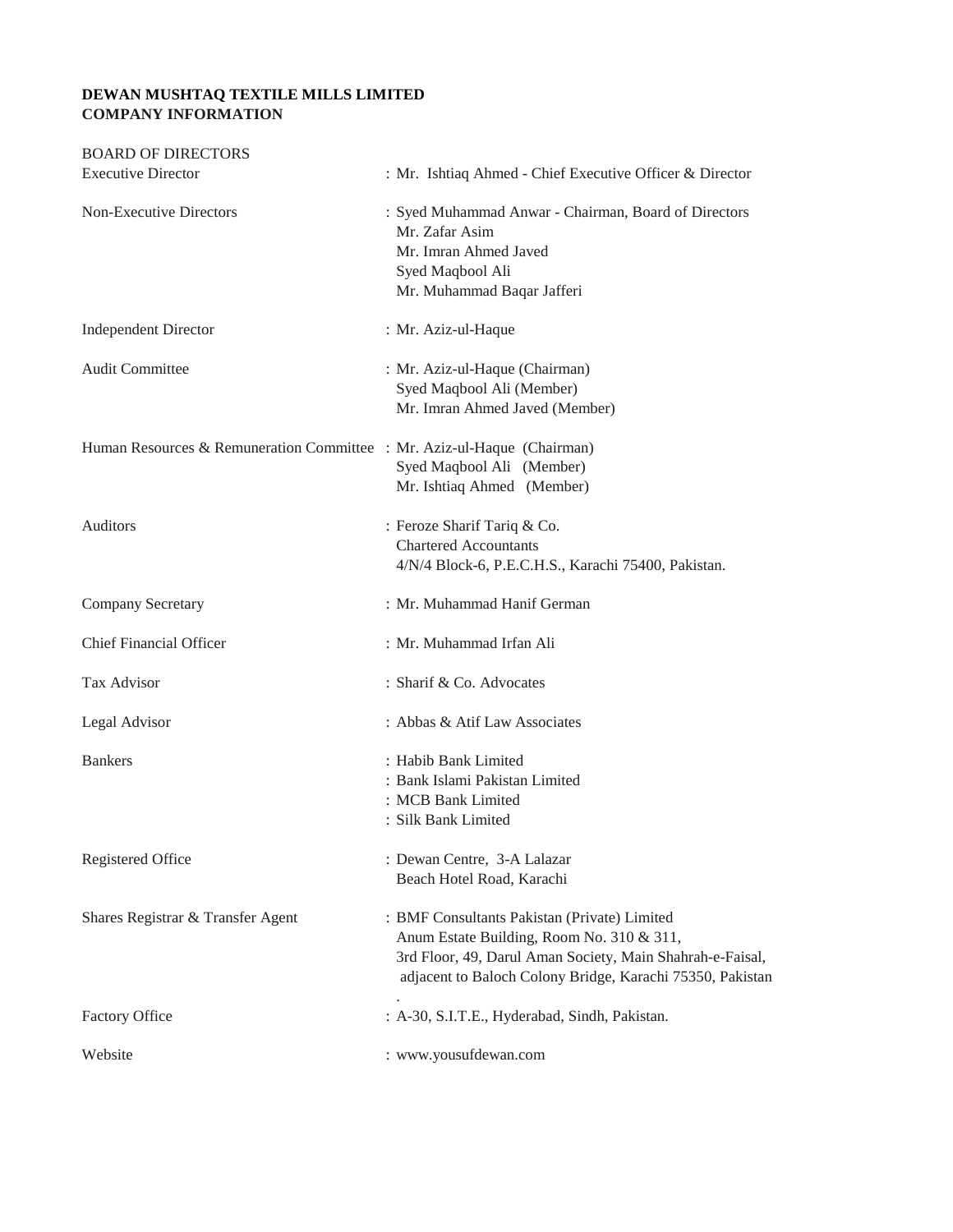# **DEWAN MUSHTAQ TEXTILE MILLS LIMITED DIRECTORS' REPORT**

#### **IN THE NAME OF ALLAH; THE MOST GRACIOUS AND MERCIFUL**

#### IF YE GIVE THANKS, I WILL GIVE YOU MORE **(HOLY QURAN)**

The Board of Directors of your Company is pleased to present unaudited condensed interim financial statements for the half year ended December 31, 2020 in compliance with the requirements of section 237 of the Companies Act, 2017 and code of corporate governance issued by Securities and Exchange Commission of Pakistan.

#### **Operating results (Factory Shutdown):**

Company's net sales during the current as well as in the comparative period remained nil due to closure of operations. The Company, for the time being, has suspended its manufacturing operations since July 2016 which could not be resumed due to adverse scenario faced by the industry, lesser market demand and working capital constraints.

The auditors of the Company have expressed adverse conclusion in their review report on going concern assumption due to closure of operations, default in repayment of installments of restructured liabilities and related non-provisioning of mark-up as explained in their review report. The condensed interim financial statements have been prepared using going concern assumption as the company has approached its lenders for further restructuring of its liabilities, which is in process. Management is hopeful that such revision will be finalized soon which will enable the company to resume its operations.

#### **Future Outlook**

Management is endeavoring to resume the production of the company as soon as the situation in near future improves. With the availability of COVID-19 vaccines, it is expected that globally, the impact of pandemic will now be minimized and accordingly the global economic activities will resume to normalcy. Though there were slight hiccups during second wave, but overall Pakistan as a nation showed discipline and resolve. As we moved into new financial year, things started picking momentum for Pakistan. Exports and remittances moved upward. Despite the signs of economic resilience and recovery, there may be some pressure on current account due to recent removal of regulatory duty on import of synthetic yarn and cotton yarn, import of plant and machinery, increasing trend in international Oil prices. These factors may push the exchange rate upward in short term. Further, the challenges of rising debt, high inflation, increased cost of living, unstable political conditions and geopolitical tensions may obscure the outlook.

#### **Conclusion**

In conclusion, we bow beg and pray to Almighty Allah, Rahman-o-Rahim, in the name of our beloved Prophet Muhammad (Peace be upon him) for the continued showering of his blessings, Guidance, strength, health and prosperity to us, our company, country and nation, and also pray to Almighty Allah to bestow peace, Harmony, brotherhood and unity in true Islamic spirit to whole of Muslim Ummah; Ameen: Summa Ameen

LO-MY LORD IS INDEED HEARER OF PRAYER (HOLY QURAN)

By and under Authority of the Board of Directors

**Ishtiaq Ahmed Chief Executive Officer** 

**Zafar Asim**

**Director**

Dated: February 22, 2021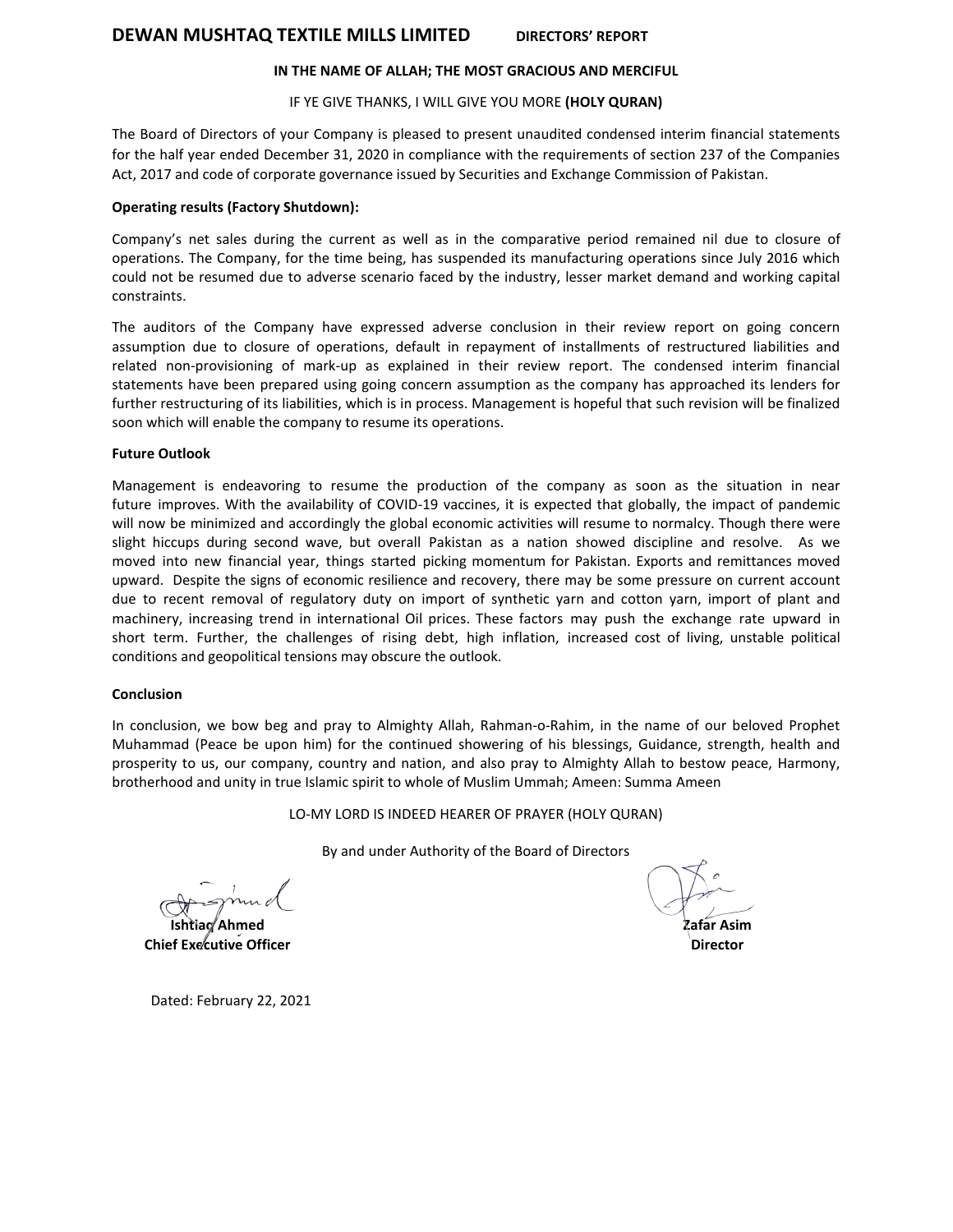#### **INDEPENDENT AUDITORS' REVIEW REPORT To the members of Dewan Mushtaq Textile Mills Limited Report on review of Condensed Interim Financial Statements**

#### **Introduction**

We have reviewed the accompanying Condensed interim Statement of financial Position of Dewan Mushtaq Textile Mills Limited ("the company") as at December 31, 2020 and the related Condensed interim statement of profit or loss and other comprehensive income, Condensed interim Statement of cash flow, Condensed interim statement of changes in equity, and the notes to the financial statement for the six months period then ended (hereinafter referred to as the "interim financial statements"). Management is responsible for the preparation and Presentation of these Condensed interim financial statements in accordance with approved accounting and reporting standards as applicable in Pakistan for interim financial reporting. Our responsibility is to express a conclusion on these interim financial statements based on our review.

#### **Scope of Review**

We conducted our review in accordance with the International Standard on review engagements 2410, "Review of interim financial Information performed by the independent Auditor of the Entity". A review of interim financial statements consists of making inquiries, primarily of persons responsible for financial and accounting matters, and applying analytical and other review procedures. A review is substantially less in scope than an audit conducted in accordance with International Standards on Auditing and consequently does not enable us to obtain assurance that we would become aware of all significant matters that might be identified in an audit. Accordingly, we do not express an audit opinion.

#### **Basis of Adverse Conclusion**

- a) The Condensed interim financial statements of the company for the Six months ended December 31, 2020 as disclosed in note 2 to the Condensed interim financial Statements reflect loss after taxation of Rs. 35.777 (December 31, 2019: Rs. 52.817) million and as of that date it has accumulated losses of Rs. 565.559 (June 30, 2020: Rs. 539.939) million and its current liabilities exceeded its current assets by Rs. 472.352 (June 30, 2020: Rs. 455.231) million without providing markups of Restructured and other liabilities and as refer in below para (b). The operations of the company were closed from July 2016 due to working capital constraints. Furthermore, the company defaulted in repayments of installments of restructured liabilities and short term finance facilities have expired and not been renewed by banks amounting to Rs. 100.00 million, hence as per the terms of the restructuring under clause 10.2 of the compromise agreement the entire restructured debt amounting to Rs. 176.359 million along with mark up of Rs. 119.824 million (eligible for waiver outstanding as of date of restructuring) have immediately become payable therefore provision for markup should be made in these financial statements. Further some of the lenders filed suit for execution of consent decree. These conditions lead us to believe that the going concern assumption used in preparation of these Condensed interim financial Statements is inappropriate; consequently the assets and liabilities should have been stated at their realizable and settlement amounts respectively.
- b) In addition to above, since the proposal, has not been accepted so far and the lenders, instead of the accepting the restructuring Proposal, the provision of mark up should be made in the Condensed interim financial statements. Had the provisions for the mark up, as discussed in preceding paragraph, been made in these financial statements, the loss after taxation and Mark up payable would have been higher and shareholders' equity would have been lower by Rs. 119.824 million.

#### **Adverse Conclusion**

Our review indicates that, because of the significance of the matter discussed in paragraph (a) coupled with financial impact of matter discussed in paragraph (b) above, these accompanying interim financial Statements as of and for the six months period ended December 31, 2020 is not prepared, in all material respects, in accordance with approved accounting and reporting standards as applicable in Pakistan for interim financial Reporting.

# **Other matter**

The figures of the condensed interim statement of profit or loss and condensed interim statement of other comprehensive income for the quarters ended December 31, 2020 and December 31, 2019 have not been reviewed and we do not express a conclusion on them, we are required to review only the cumulative figures for the Six month ended December 31, 2020.

The engagement partner on the review resulting in this independent auditor's review report is Mohammad Ghalib.

Feurge Change Tours 4 Dated: February 22, 2021 (Muhammad Ghalib)

Place : Karachi: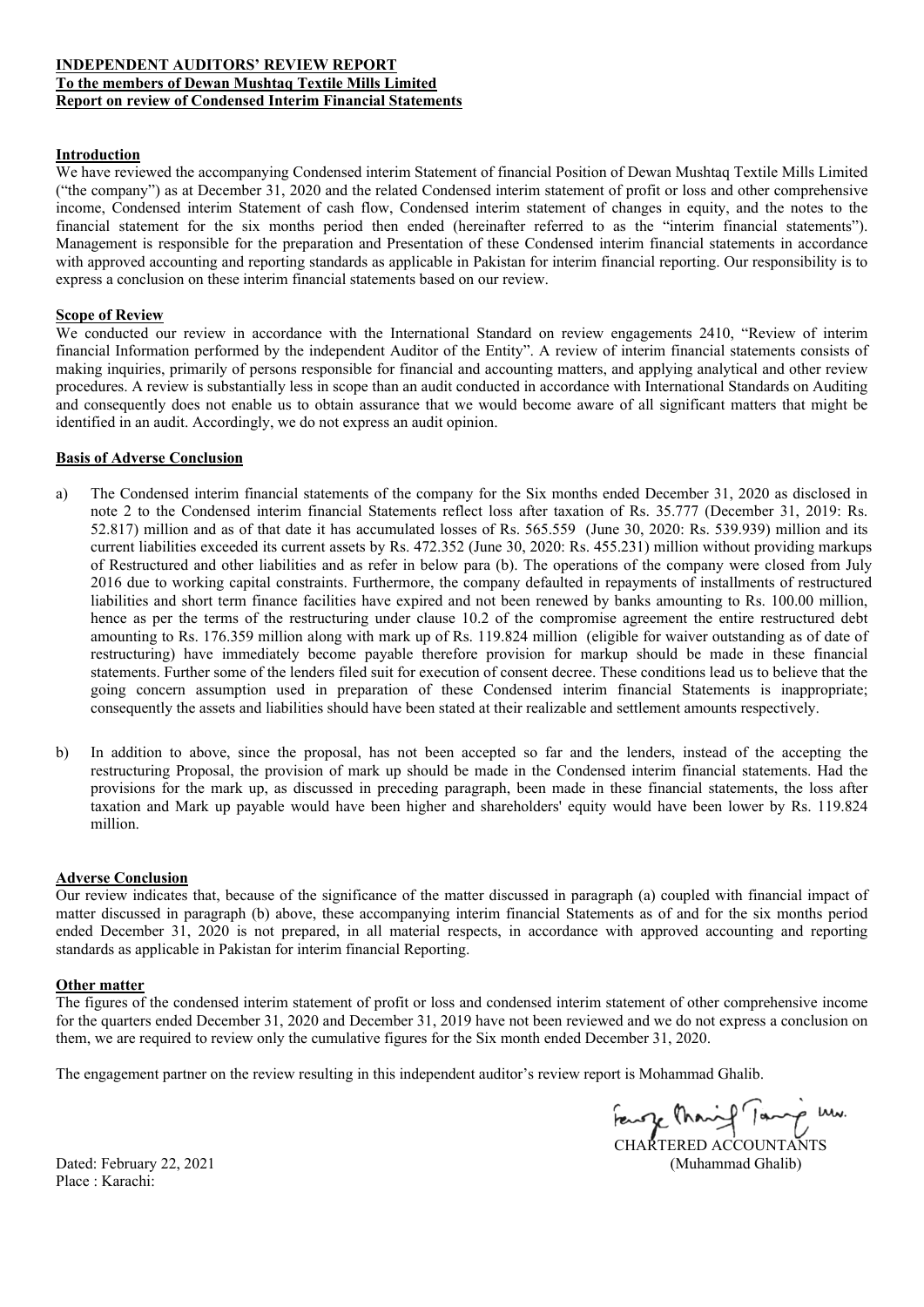#### **DEWAN MUSHTAQ TEXTILE MILLS LIMITED CONDENSED INTERIM STATEMENT OF FINANCIAL POSITION AS AT DECEMBER 31, 2020**

|                                                                         |              | (Un-Audited)<br><b>July-Dec</b><br>2020 | (Audited)<br>June 30,<br>2020 |
|-------------------------------------------------------------------------|--------------|-----------------------------------------|-------------------------------|
|                                                                         | <b>Notes</b> | -------------- (Rupees) --------------  |                               |
| <b>EQUITY AND LIABILITIES</b>                                           |              |                                         |                               |
| <b>CAPITAL &amp; RESERVES</b>                                           |              |                                         |                               |
| <b>Authorized</b>                                                       |              |                                         |                               |
| 12,000,000 (June 30, 2020: 12,000,000) Ordinary Shares of Rs. 10/- each |              | <u>120,000,000</u>                      | 120,000,000                   |
| Issued, Subscribed and Paid-up Capital                                  |              | 115,610,280                             | 115,610,280                   |
| <b>Revenue Reserves</b>                                                 |              | (565, 559, 461)                         | (539, 938, 998)               |
| Revaluation surplus on property plant and equipment (Capital Reserve)   |              | 578,405,594                             | 588,561,751                   |
|                                                                         |              | 128,456,413                             | 164,233,033                   |
| <b>NON-CURRENT LIABILITIES</b>                                          |              |                                         |                               |
| <b>Deferred Liabilities</b>                                             |              |                                         |                               |
| Provision for staff gratuity                                            |              | 42,395,114                              | 42,443,114                    |
| Deferred taxation                                                       |              | 79,003,070                              | 83,151,359                    |
|                                                                         |              | 121,398,184                             | 125,594,473                   |
| <b>CURRENT LIABILITIES</b>                                              |              |                                         | 101,756,018                   |
| Trade and other Payables<br>Mark-up accrued on loans                    |              | 102,665,587<br>109,203,567              | 102,236,154                   |
| Unclaimed dividend                                                      |              | 308,319                                 | 308,319                       |
| Current and over due portion long term loans                            |              | 176,358,892                             | 176,358,892                   |
| <b>Short Term Borrowings</b>                                            |              | 205,338,173                             | 205, 338, 173                 |
| Provision for Taxation                                                  |              | 5,607,122                               | 5,607,122                     |
|                                                                         |              | 599,481,660                             | 591,604,678                   |
| Contingencies and Commitments                                           | 6            |                                         |                               |
|                                                                         |              | 849,336,257                             | 881,432,184                   |
| <b>ASSETS</b>                                                           |              |                                         |                               |
| <u>NON-CURRENT ASSETS</u>                                               |              |                                         |                               |
| Property, Plant and Equipment                                           | 7            | 719,876,587                             | 742,728,810                   |
| Long term Investment                                                    | 8            |                                         |                               |
| Long Term Deposits                                                      |              | 2,329,728                               | 2,329,728                     |
| <b>CURRENT ASSETS</b>                                                   |              |                                         |                               |
| Stores, Spares and Loose Tools                                          |              | 15,849,249                              | 15,849,249                    |
| Stock-in-Trade                                                          |              | 37,638,566                              | 37,638,566                    |
| Trade Debts - Considered Good                                           |              | 26,911,582                              | 36,076,887                    |
| Advances - Considered good                                              |              | 3,006,247                               | 3,006,247                     |
| Short term deposits and other receivable                                |              | 15,814,943                              | 15,814,943                    |
| Other Receivables - Unsecured, Considered good                          |              | 7,441,000                               | 7,441,000                     |
| Income Tax Refunds and Advances                                         |              | 17,094,485                              | 17,093,768                    |
| <b>Cash and Bank Balances</b>                                           |              | 3,373,870                               | 3,452,986                     |
|                                                                         |              | 127,129,942                             | 136,373,646                   |
|                                                                         |              | 849,336,257                             | 881,432,184                   |
|                                                                         |              |                                         |                               |

**Ishtiaq/Ahmed**<br> **CEO** & Director<br> **Chief Financial Officer** Chief Financial Officer

**Zafar Asim** Director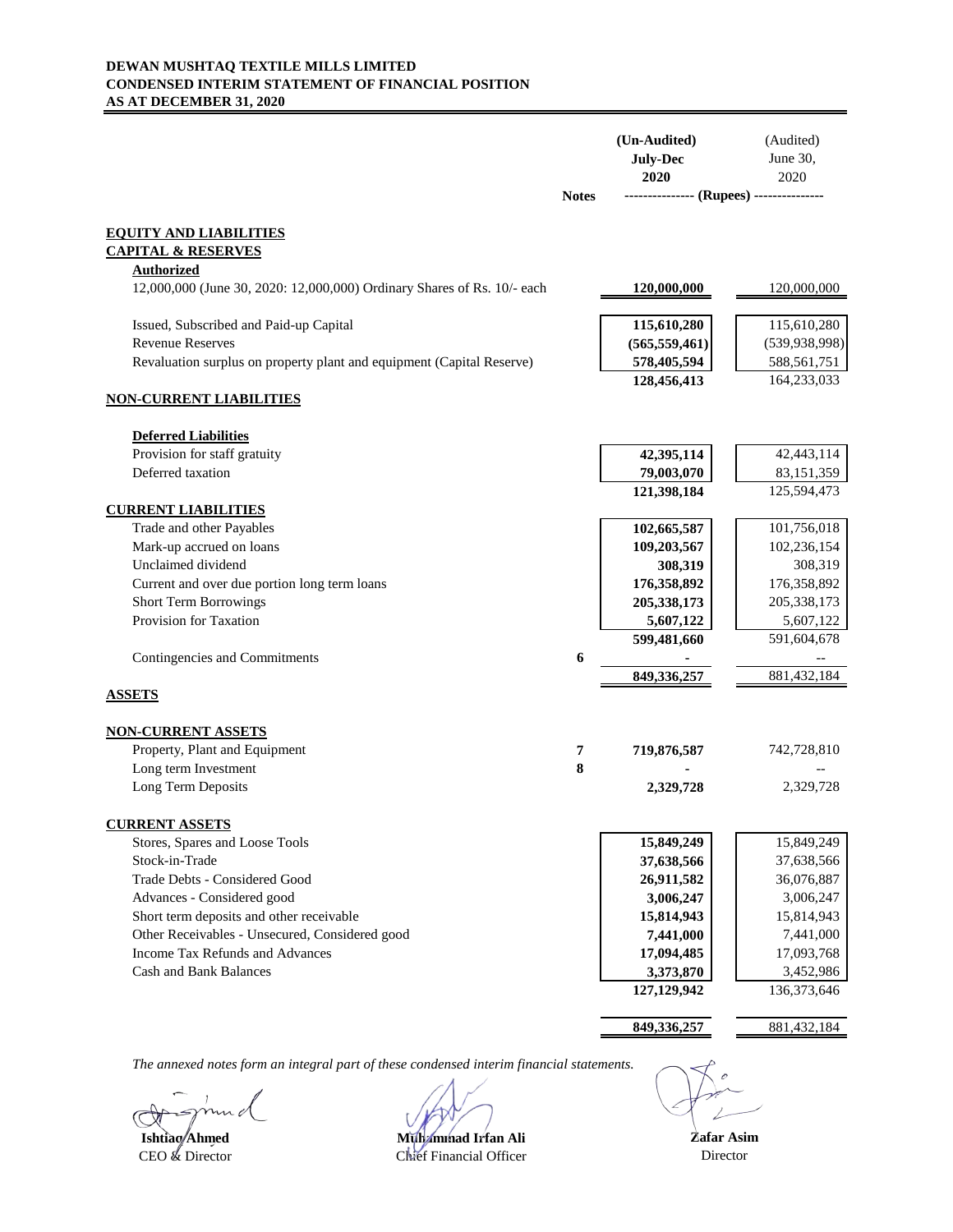#### **DEWAN MUSHTAQ TEXTILE MILLS LIMITED CONDENSED INTERIM STATEMENT OF PROFIT OR LOSS (UN-AUDITED) FOR THE HALF YEAR ENDED DECEMBER 31, 2020**  $\overline{ }$

|                                                     | <b>Half Year Ended</b> |                | <b>Quarter Ended</b> |                |
|-----------------------------------------------------|------------------------|----------------|----------------------|----------------|
|                                                     | <b>July-Dec</b>        | July-Dec       | Oct-Dec              | Oct-Dec        |
|                                                     | 2020                   | 2019           | 2020                 | 2019           |
| <b>Notes</b>                                        |                        |                |                      |                |
| Sales - Net                                         |                        |                |                      |                |
| Cost of Sales                                       | (26, 391, 457)         | (30, 130, 821) | (13,374,694)         | (14, 181, 668) |
| Gross (Loss)                                        | (26, 391, 457)         | (30, 130, 821) | (13,374,694)         | (14, 181, 668) |
| <b>Operating expenses</b>                           |                        |                |                      |                |
| Administrative and General Expenses                 | (5,340,894)            | (6,196,048)    | (2,762,013)          | (3,154,245)    |
| Operating (Loss)                                    | (31, 732, 351)         | (36,326,869)   | (16, 136, 707)       | (17, 335, 913) |
| <b>Finance Cost</b>                                 | (8, 192, 558)          | (21, 135, 283) | (4, 146, 626)        | (10,775,589)   |
| (Loss) before taxation                              | (39, 924, 909)         | (57, 462, 152) | (20, 283, 333)       | (28, 111, 502) |
| Deferred                                            | 4,148,289              | 4,645,126      | 2,074,145            | 2,322,563      |
|                                                     | 4,148,289              | 4,645,126      | 2,074,145            | 2,322,563      |
| (Loss) after taxation                               | (35,776,620)           | (52, 817, 026) | (18,209,188)         | (25,788,939)   |
| (Loss) Per Share - Basic and diluted (Rupees)<br>11 | (3.09)                 | (4.57)         | (1.57)               | (2.23)         |

**Ishtiaq Ahmed**

CEO<sup>/</sup>& Director

**Muhammad Irfan Ali Zafar Asim** Chief Financial Officer

Director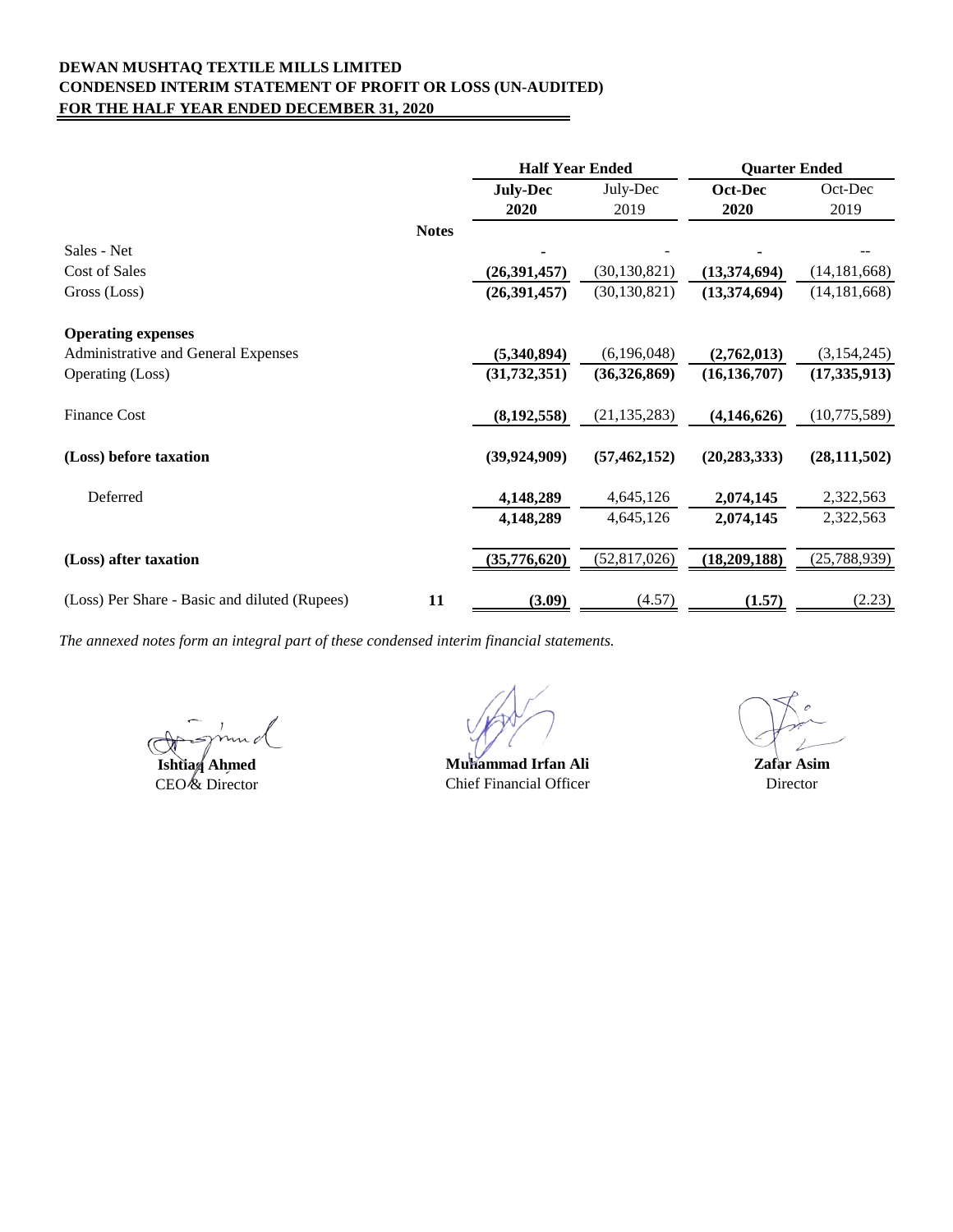#### **DEWAN MUSHTAQ TEXTILE MILLS LIMITED CONDENSED INTERIM STATEMENT OF COMPREHENSIVE INCOME (UN-AUDITED) FOR THE HALF YEAR ENDED DECEMBER 31, 2020**

|                                                                                             | <b>Half Year Ended</b>  |                          | <b>Ouarter Ended</b>                     |                                          |
|---------------------------------------------------------------------------------------------|-------------------------|--------------------------|------------------------------------------|------------------------------------------|
|                                                                                             | <b>July-Dec</b><br>2020 | July-Dec<br>2019         | Oct-Dec<br>2020                          | Oct-Dec<br>2019                          |
| (Loss) for the period<br>Other comprehensive Income:                                        | (35,776,620)            | (52,817,026)             | (18,209,188)<br>$\overline{\phantom{0}}$ | (25,788,939)<br>$\overline{\phantom{0}}$ |
| Effect of change in tax rates on balance<br>of revaluation on property, plant and equipment | ۰                       | $\overline{\phantom{a}}$ | ٠                                        |                                          |

**Total comprehensive (Loss) for the period (35,776,620)** (52,817,026) **(18,209,188)** (25,788,939)

**Ishti** $q$ <sup>d</sup> Ahmed

CEO & Director Chief Financial Officer **Muhammad Irfan Ali**

**Zafar Asim** Director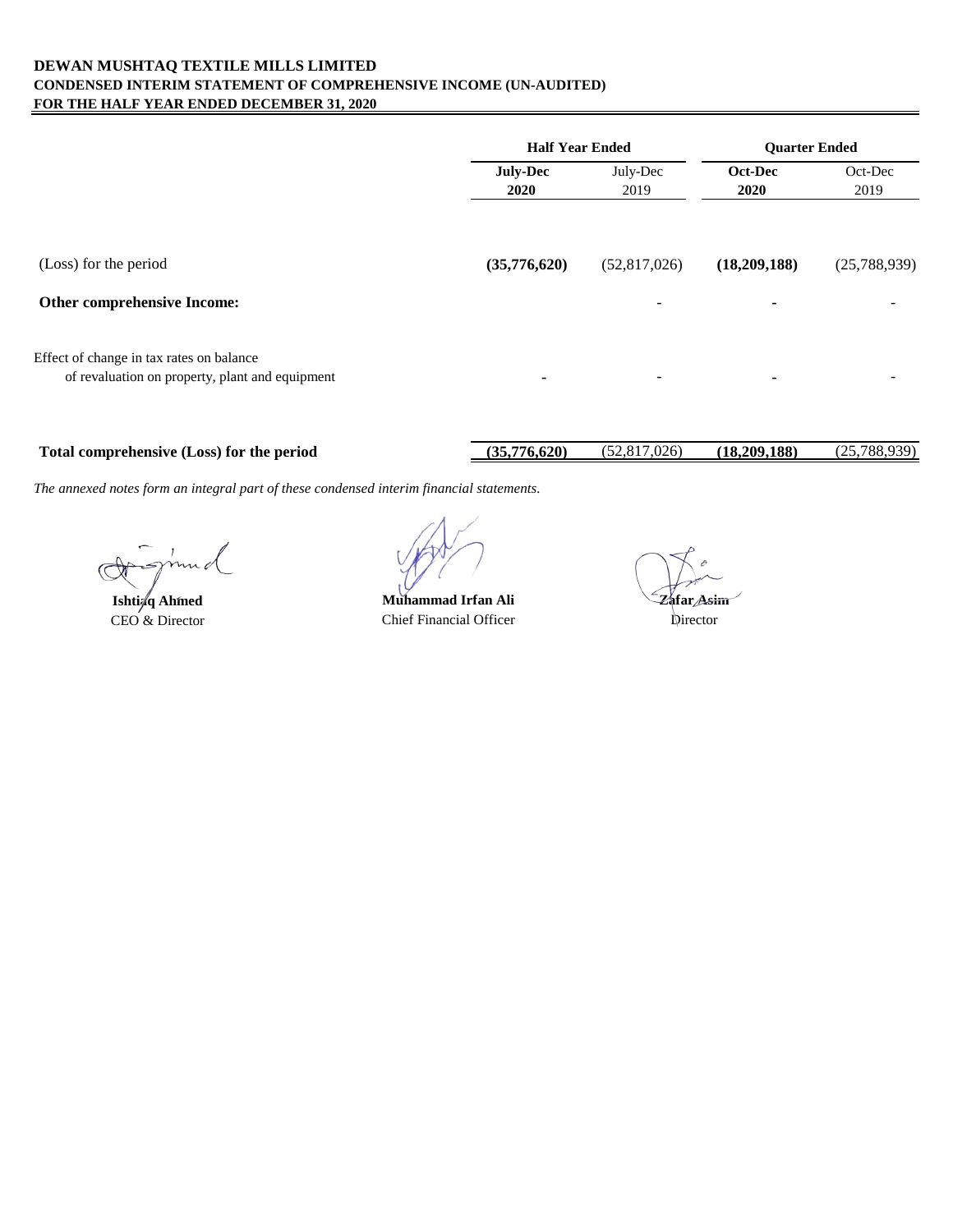# **DEWAN MUSHTAQ TEXTILE MILLS LIMITED CONDENSED INTERIM STATEMENT OF CASH FLOWS (UN-AUDITED) FOR THE HALF YEAR ENDED DECEMBER 31, 2020**

|                                                             |                  | <b>July-Dec</b><br>2020           | <b>July-Dec</b><br>2019 |
|-------------------------------------------------------------|------------------|-----------------------------------|-------------------------|
|                                                             | <b>Notes</b>     | --------------- (Rupees) -------- |                         |
| <b>CASH FLOW FROM OPERATING ACTIVITIES</b>                  |                  |                                   |                         |
| (Loss) before Taxation                                      |                  | (39, 924, 909)                    | (57, 462, 152)          |
| <b>Adjustment for Non-Cash and Other Items:</b>             |                  |                                   |                         |
| Depreciation                                                |                  | 22,852,223                        | 25,732,477              |
| <b>Finance Cost</b>                                         |                  | 8,192,558                         | 21,135,283              |
|                                                             |                  | 31,044,781                        | 46,867,760              |
|                                                             |                  | (8,880,128)                       | (10, 594, 392)          |
| <b>Working Capital Changes</b>                              |                  |                                   |                         |
| (Increase) / Decrease in Current Assets                     |                  |                                   |                         |
| <b>Trade Debts</b>                                          |                  | 9,165,305                         | 9,879,822               |
| <b>Loans and Advances</b>                                   |                  |                                   | 1,000                   |
| (Increase)/Decrease in Current Liabilities                  |                  |                                   |                         |
| Trade Creditors, Payable & others borrowings                |                  | 909,569                           | 2,611,052               |
|                                                             |                  | 10,074,874                        | 12,491,874              |
| Taxes Paid                                                  |                  | (717)                             | (1,739)                 |
| <b>Gratuity Paid</b>                                        |                  | (48,000)                          | (237, 293)              |
|                                                             |                  | (48, 717)                         | (239, 032)              |
| <b>Net Cash Inflow/ (Outflow) from Operating Activities</b> |                  | 1,146,029                         | 1,658,450               |
| Net Cash Inflow / (Outflow) from Investing Activities       |                  |                                   |                         |
| <b>CASH FLOW FROM FINANCING ACTIVITIES</b>                  |                  |                                   |                         |
| <b>Finance Cost Paid</b>                                    |                  | (1,225,145)                       | (1,790,506)             |
| Net Cash Inflow/ (Outflow) from Financing Activities        |                  | (1,225,145)                       | (1,790,506)             |
| Net (decrease) / Increase in Cash and Cash Equivalents      |                  | (79, 116)                         | (132,056)               |
| Cash and Cash Equivalents at the beginning of the period    |                  | 3,452,986                         | 3,438,957               |
| Cash and cash equivalents at the end of the period          | $\boldsymbol{9}$ | 3,373,870                         | 3,306,901               |

**Ishtiaq Ahmed CEO & Director**

**Muhammad Irfan Ali** Chief Financial Officer

**Zafar Asim** Director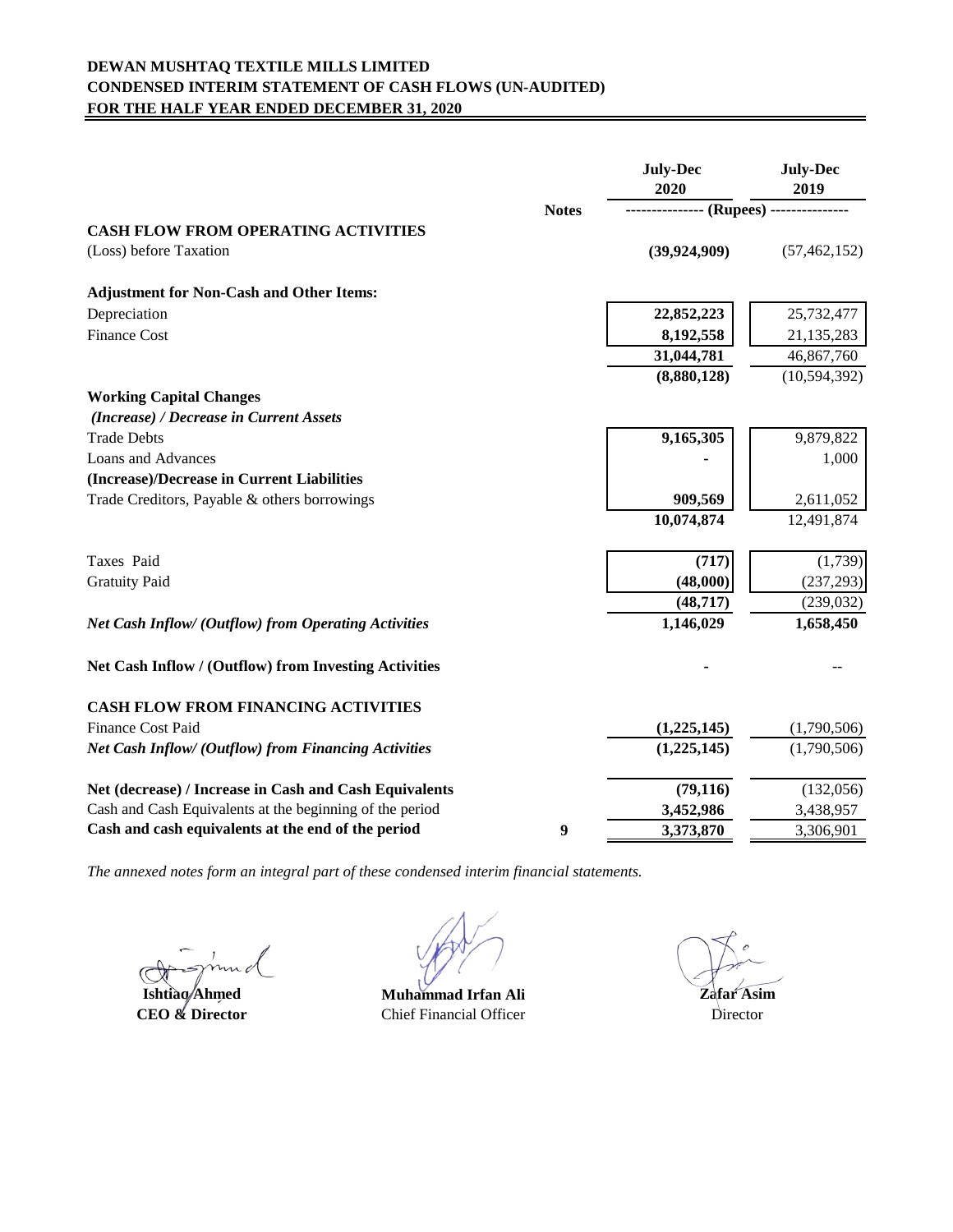#### **DEWAN MUSHTAQ TEXTILE MILLS LIMITED CONDENSED INTERIM STATEMENT OF CHANGE IN EQUITY (UN-AUDITED) FOR THE HALF YEAR ENDED DECEMBER 31, 2020**

|                                                                                     |                                                     | <b>Revenue Reserves</b>          |                            |                                                                 |                | <b>Capital Reserves</b> |  |
|-------------------------------------------------------------------------------------|-----------------------------------------------------|----------------------------------|----------------------------|-----------------------------------------------------------------|----------------|-------------------------|--|
|                                                                                     | <b>Issued, subscribed</b><br>and paid-up<br>capital | <b>General</b><br><b>Reserve</b> | <b>Accumulated</b><br>Loss | <b>Revaluation Surplus</b><br>on property, plant &<br>equipment | <b>Total</b>   |                         |  |
|                                                                                     |                                                     |                                  |                            | --------------- (Rupees) --------------------------------       |                |                         |  |
| Balance as at 1st July 2019                                                         | 115,610,280                                         | 45,000,000                       | (503, 671, 894)            | 611,306,848                                                     | 268, 245, 234  |                         |  |
| Total comprehensive (Loss) for period                                               |                                                     |                                  |                            |                                                                 |                |                         |  |
| (Loss) for the period                                                               | $\overline{\phantom{a}}$                            | $\blacksquare$                   | (52,817,026)               | $\overline{\phantom{a}}$                                        | (52, 817, 026) |                         |  |
| Other comprehensive income for the period                                           |                                                     |                                  |                            |                                                                 |                |                         |  |
|                                                                                     |                                                     |                                  | (52,817,026)               | $\overline{a}$                                                  | (52, 817, 026) |                         |  |
| Transfer to accumulated loss in respect of<br>incremental depreciation - net of tax |                                                     |                                  | 11,372,549                 | (11, 372, 549)                                                  |                |                         |  |
| Balance as at December 31, 2019                                                     | 115,610,280                                         | 45,000,000                       | (545, 116, 371)            | 599,934,299                                                     | 215,428,208    |                         |  |
| Balance as at July 01, 2020                                                         | 115,610,280                                         | 45,000,000                       | (584, 938, 998)            | 588,561,751                                                     | 164,233,033    |                         |  |
| Total comprehensive (Loss) for period                                               |                                                     |                                  |                            |                                                                 |                |                         |  |
| (Loss) for the period                                                               |                                                     |                                  | (35,776,620)               |                                                                 | (35,776,620)   |                         |  |
| Other comprehensive income for the period                                           |                                                     |                                  |                            |                                                                 |                |                         |  |
|                                                                                     |                                                     |                                  | (35,776,620)               |                                                                 | (35,776,620)   |                         |  |
| Transfer to accumulated loss in respect of<br>incremental depreciation - net of tax |                                                     |                                  | 10,156,157                 | (10, 156, 157)                                                  |                |                         |  |
| Balance as at Dec. 31, 2020                                                         | 115,610,280                                         | 45,000,000                       | (610, 559, 461)            | 578,405,594                                                     | 128,456,413    |                         |  |

**Ishtiaq Ahmed**<br>
CEQ & Director<br>
Chief Financial Officer Chief Financial Officer

**Zafar Asim**

Director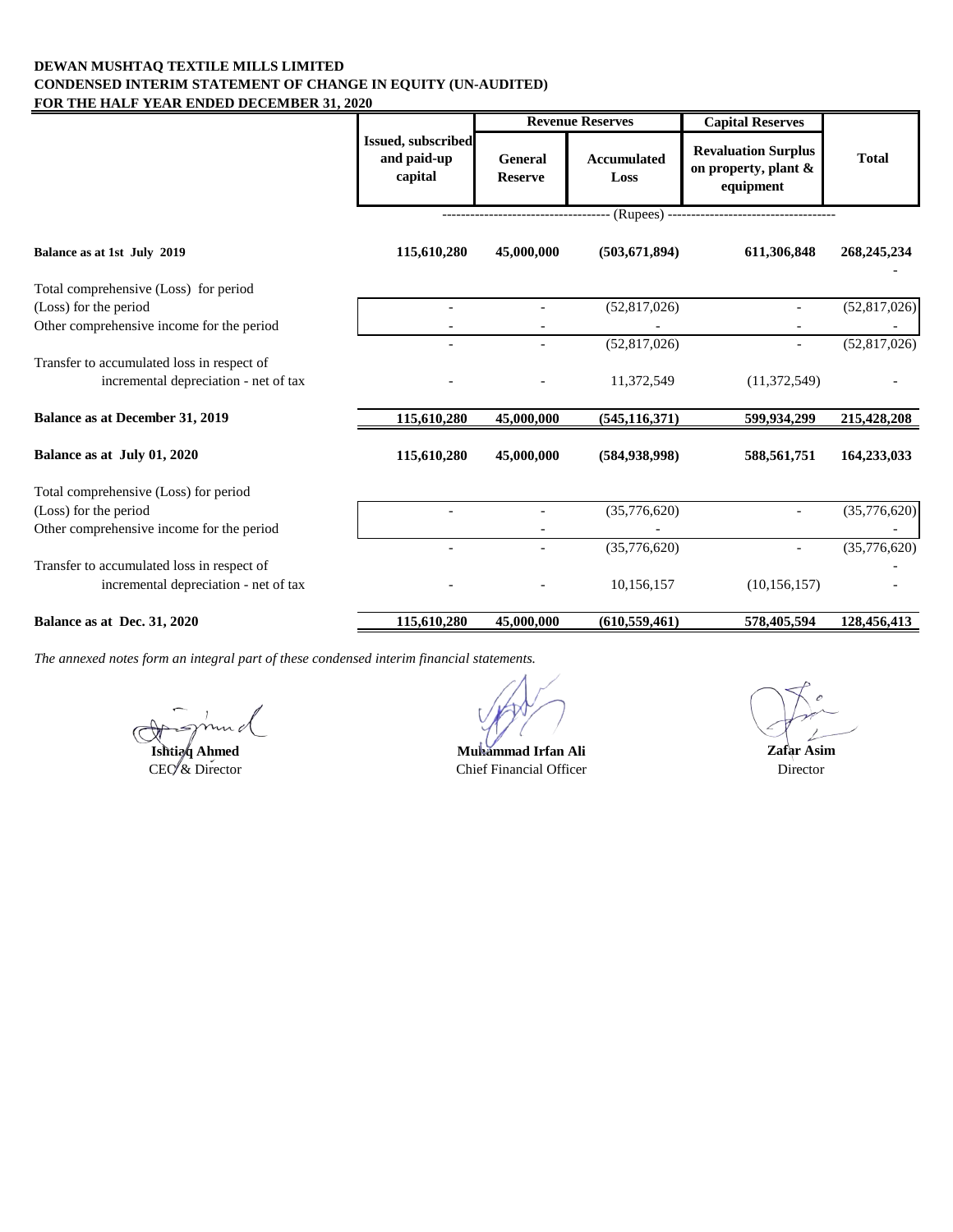### **DEWAN MUSHTAQ TEXTILE MILLS LIMITED NOTES TO THE CONDENSED INTERIM FINANCIAL STATEMENTS (UN-AUDITED) FOR THE HALF YEAR ENDED DECEMBER 31, 2020**

#### **1. Corporate Information**

Dewan Mushtaq Textile Mills Limited (the Company) was incorporated in Pakistan, as a public limited company on November 04, 1970, under the Companies Act, 1913 (Now the Companies Act, 2017) and its shares are listed on Pakistan Stock Exchange Limited. The registered office of the company is located at 3-A, Lalazar, Beach Hotel Road, Karachi, Pakistan; while its manufacturing facilities are located at A-30, S.I.T.E., Hyderabad, Sindh, Pakistan. The principal activity of the Company is trading, manufacturing and sale of yarn, however operation are suspended since July 2016.

#### **2 Going Concern Assumption**

The condensed interim financial statements of the company for the period ended December 31, 2020 reflect that company has sustained a net loss after taxation of Rs.35.777 million (June 2020: Rs.104.012 million) and as of that date company has negative reserves of Rs. 565.559 million have resulted in negative equity of Rs.128.456 million. Further the company's short term borrowing facilities having limit to the extent of Rs.100 million have expired and not been renewed. Company defaulted in repayment of its restructured liabilities due to liquidity crunch caused by the overall lesser market demand and adverse factors being faced by the textile industry in the country. Due to the aforementioned scenario, the Company, for the time being, has also suspended its manufacturing & other operations since July 2016 Accordingly, the entire restructured liabilities along with markup eligible for waiver become immediately repayable. These conditions indicate the existence of material uncertainty which may cast significant doubt about the company's ability to continue as a going concern, therefore the company may not be able to realize its assets and discharge its liabilities during the normal course of business.

The condensed interim financial statements has been prepared on going concern assumption as the Company approached its lenders for further restructuring of its liabilities which is in process. Company is hopeful that such restructuring will be effective soon and will further streamline the funding requirements of the Company which will ultimately help the management to run the operations smoothly with optimum utilization of production capacity. As the conditions mentioned in the foregoing paragraph are temporary and would reverse therefore the preparation of the condensed interim financial statements using going concern assumption is justified.

#### **3 BASIS OF PREPARATION**

- **3.1** These condensed interim financial statements of the Company have been prepared in accordance with the accounting and reporting standards as applicable in Pakistan for interim financial reporting. The accounting and reporting standards applicable in Pakistan for interim financial reporting comprise of International Accounting Standard (IAS) 34, "Interim Financial Reporting", issued by the International Accounting Standards Board (IASB) as notified under the Companies Act, 2017 and provisions of and directives issued under the Companies Act, 2017. Where provisions of and directives issued under the Companies Act, 2017 differ from the requirements of IAS 34, the provisions of and directives issued under the Companies Act, 2017 have been followed.
- **3.2** These condensed interim financial statements do not include all the information and disclosures required in the annual audited financial statements, and should be read in conjunction with the Company's annual audited financial statements for the year ended 30 June 2020.

#### **4 SIGNIFICANT ACCOUNTING POLICIES AND ESTIMATES**

**4.1** The accounting policies and methods of computation adopted and applied in the preparation of these condensed interim financial statements are consistent with those followed in the preparation of the Company's annual financial statements for the year ended 30 June 2020.

#### **4.2 Application of new and revised International Financial Reporting Standards**

#### **4.2.1 Standards, amendments to standards and interpretations becoming effective in future periods**

There are certain new standards, amendments to existing standards and new interpretations on approved accounting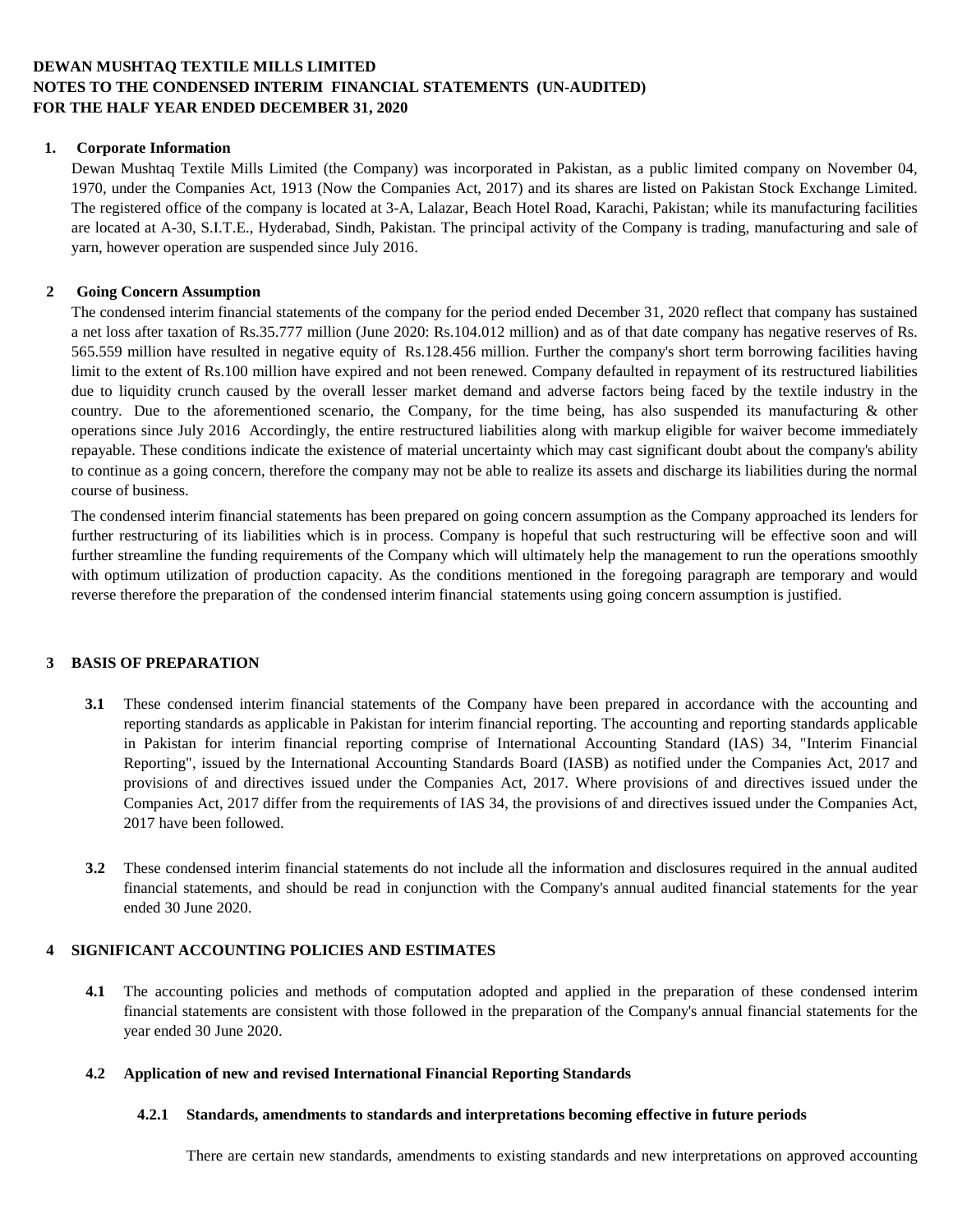standards that became effective during the period and are mandatory for accounting periods of the Company beginning on or after July 01, 2020 but are considered not to be relevant or not to have any material effect on the Company's operations and are, therefore, not disclosed in these condensed interim financial statements.

#### **4.2.2 Standards, amendments to standards and interpretations becoming effective during the period**

There are certain new standards, amendments to standards and interpretations that will became effective in future accounting periods but are considered not to be relevant or not to have any material effect on the Company's operations and are, therefore, not disclosed in these condensed interim financial statements.

#### **5 ACCOUNTING EXTIMATES, JUDGEMENTS AND FINANCIAL RISK MANAGEMENT**

- **5.1** The preparation of these condensed interim financial statements in conformity with approved accounting standards requires management to make estimates, assumptions and use judgments that affect the application of policies and reported amounts of assets and liabilities and income and expenses. Estimates, assumptions and judgments are continually evaluated and are based on historical experience and other factors, including reasonable expectations of future events. revision to accounting estimates are recognized prospectively commencing from the period of revision.
- **5.2** Judgements and estimates made by management in the preparation of these condensed interim financial statements are the same as those that were applied to the financial statements as at and for the year ended June 30, 2020.
- **5.3** The Company's financial risk management objectives and policies are consistent with those objectives and policies which were disclosed in the financial statements of the Company for the year ended June 30, 2020

#### **6 Contingencies and Commitments**

There has been no significant change in the contingencies and commitments since the last audited financial statements for the year ended June 30, 2020.

|     |                                        |     | (Un-Audited)<br><b>July-Dec</b><br>2020 | (Audited)<br>June $30$<br>2020 |
|-----|----------------------------------------|-----|-----------------------------------------|--------------------------------|
|     |                                        |     |                                         | (Rupees)                       |
|     | <b>Proprty, Plant &amp; Equipments</b> |     |                                         |                                |
|     | <b>Operating Fixed Assets</b>          | 7.1 | 719,876,587                             | 742,728,810                    |
|     |                                        |     | 719,876,587                             | 742,728,810                    |
| 7.1 | <b>Operating Fixed Assets</b>          |     |                                         |                                |
|     | Opening written down value             |     | 742,728,810                             | 794,120,327                    |
|     | Depreciation during the period / year  |     | (22, 852, 223)                          | (51, 391, 517)                 |
|     | Closing written down value             |     | 719,876,587                             | 742,728,810                    |
|     |                                        |     |                                         |                                |

#### **8 Long Term Investment**

#### **Investment in associate**

### Dewan Salman Fibre Limited

**8.1** Associate is an entity over which the Company has significant influence but no control. Company's investee company is considered to be its associate by virtue of common directorship, member of yousuf dewan companies and its ownership interest of 5.42% in investee company.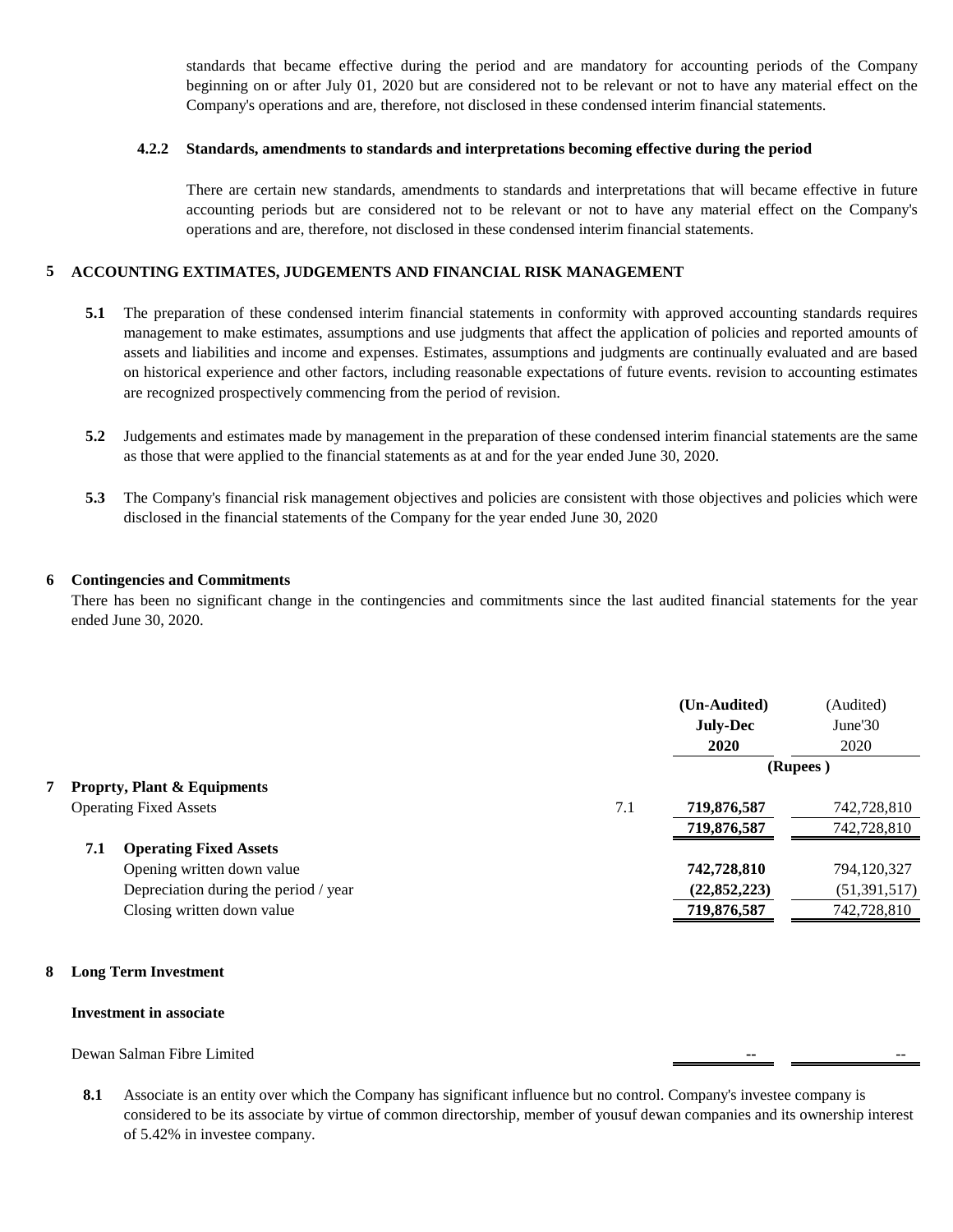#### **8.2 Investment in Dewan Salman Fibre Limited - at equity method**

| Number of shares held             | 19,864,518 | 19.864.518 |
|-----------------------------------|------------|------------|
| Cost of investment (Rupees)       | 40,000,000 | 40,000,000 |
| Fair value of investment (Rupees) | 17,480,776 | 17,480,776 |
| Ownership interest                | $5.42\%$   | 5.42%      |

**8.3** Investment in associated company was made in accordance with the requirement of then effective Companies Act, 2017. As the Company's share of losses exceed its interest in the associate, the Company has discontinued recognising its share of further losses. Market value is based on last available quoted price as of February 19, 2018.

|   |                                  | (Un-Audited)    | (Un-Audited) |
|---|----------------------------------|-----------------|--------------|
|   |                                  | <b>July-Dec</b> | July-Dec     |
|   |                                  | 2020            | 2019         |
| 9 | <b>Cash and Cash Equivalents</b> |                 | (Rupees)     |
|   | Cash in Hand                     | 50,000          | 27,517       |
|   | Cash at Banks - Current Accounts | 3,323,870       | 3,279,384    |
|   |                                  | 3,373,870       | 3,306,901    |

#### **10 Related Party Transactions**

During the period provident fund contribution of Rs.0.291 million (Dec 2019: Rs.0.291 million).

| 11 (Loss) Per Share - Basic and diluted         | <b>July-Dec</b><br>2020 | July-Dec<br>2019 |
|-------------------------------------------------|-------------------------|------------------|
| (Loss) after Taxation                           | (35,776,620)            | (52,817,026)     |
| Weighted Average Number of Ordinary Share (Nos) | 11,561,028              | 11.561.028       |
| (Loss) Per Share - Basic and diluted (Rupees)   | (3.09)                  | (4.57)           |

#### **12 CORRESPONDING FIGURES**

In order to comply with the requirements of International Accounting Standard 34 "Interim Financial Reporting", balance sheet has been compared with the balances of annual financial statements, whereas profit and loss account, statement of comprehensive income, cash flow statement and statement of changes in equity have been compared with the balances of comparable period of immediately preceding financial period

#### **13 Date Of Authorization For Issue**

These condensed interim financial statements was authorized for issue on February 22, 2021 by the Board of Directors of the Company.

#### **14 General**

Fiqures have been rounded off to the nearest rupees unless otherwise stated.

**Ishtiaq Ahmed** CEO & Director

**Muhammad Irfan Ali** Chief Financial Officer

**Zafar Asim** Director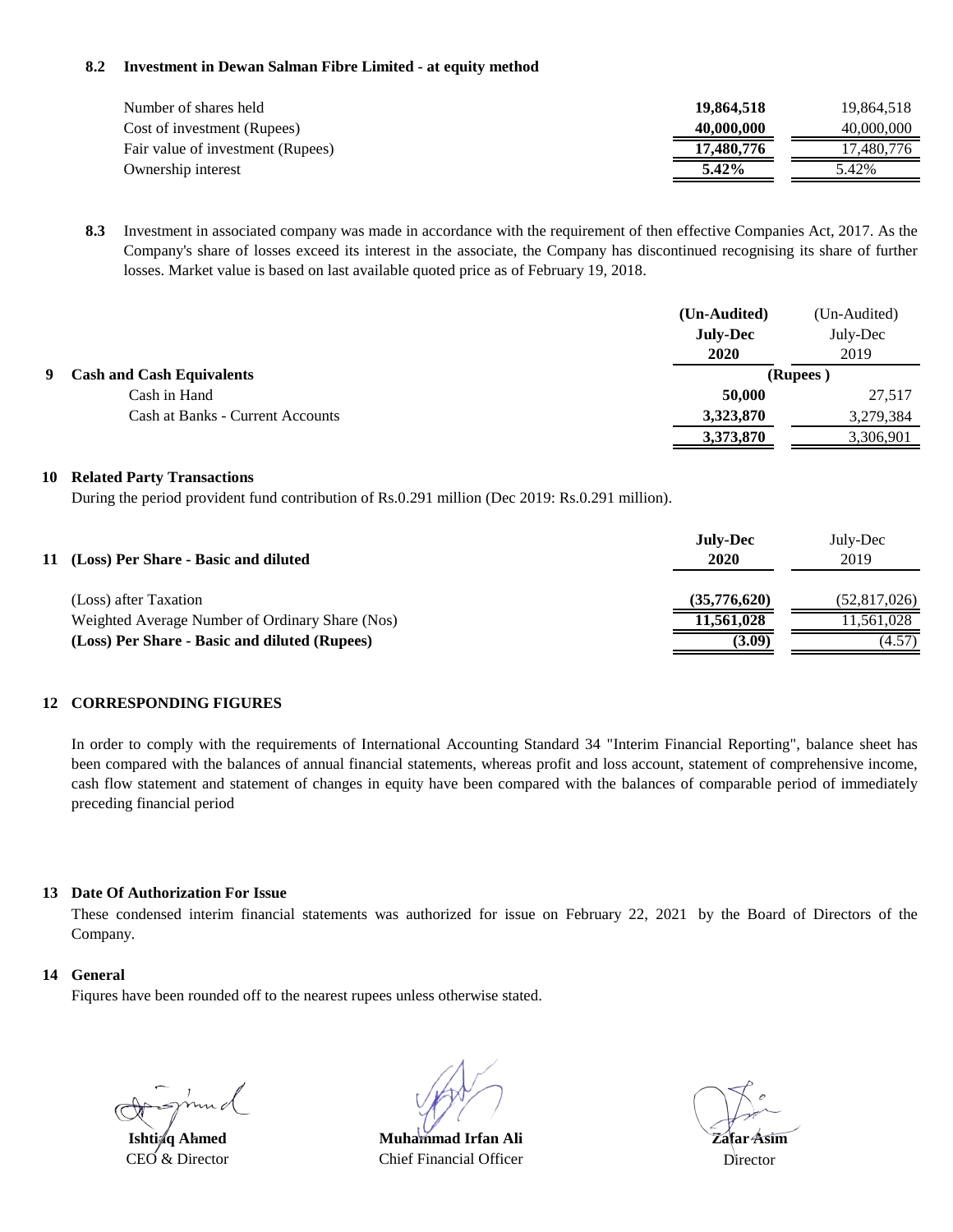# ڈائریکٹرزرپورٹ

شروع کرتا ہوںاللہ تعالیٰ کےنا م سے جو بڑامہر بان اورنہا ہت رحم والا ہے اگر تم همکرا داکر و گےتو میں تم پر (نغمتوں میں )ضر ورا ضافہ کروں گا (القر آن )

آپ کی کمپنی کے بورڈ آف ڈائر یکٹرز 31 دسمبر 2020ءکوختم ہونے والی ششاہی کے لئے کپنیزا یکٹ 2017ء کے سیکش 237اور سکیورٹیز ابیڈ ایکسچینج کمیش آف با کستان کے جاری کر دہ کوڈ آف کار پور بیٹ کورنٹس کی تھیل کرتے ہوئے غیر میعادی عبوری مالیاتی حسابات پیش کرنے پر خوشی محسوں کر رہے ہیں۔

# مالياتي نتائج (ڤيڪثري بند):

دوران مدت آپریشن بند ہونے کے باعث کمپنی کی خالص فروخت صفر رہی ۔ فی الحال کمپنی جولائی 2016ء سے اپنی پیداواری سرگرمیاں معطل کر چکی ہے جوکہ صنعت کودر پیش مسائل، مارکیٹ کی کم طلب!ور کاروبا ری سر ماہیہ میں کمی کے با عث آپریشن جاری نہیں کیاجاسکا۔

سمپنی کے آڈیٹرز نے آپریشن کی بندش ،قر ضہ جات کی قسطوں کی ا دائیگی اور مارک اپ سے متعلق غیر عدم فراہمی اور مشکوک قرضوں کے لئے فراہمی جو کہان کی جائزہ رپورٹ میں بیان کیا گیا ہے، کے باعث ستنقبل کی تشویش سے متعلق ایں جائزہ رپورٹ میں منفی نتیجہ کااظہار کیاہے ۔مجموعی عبوری مالی بیانات تشویش کااظہارکرتے ہوئے تیار کیئے گئے ہیں کیونکہ کمپنی نے اپنے قرض دہند گان سےابی ذ مہ دار یوں کی مزید تنظیم نو کے لئے رابطہ کیا ہے جو کہ جاری ہے ۔انتظامیہ کوامید ہے کہ جلد ہی اس طرح کی نظر ثانی کوحتمی شکل دےدی جائے گی جس سے کمپنی اپنے آپریشنز دوبا رہ شرو*ع کر سکے* گی۔

متعقبل كأنظريه ا نظامیہ ستقبل میںصورتحال بہتر ہونے کے ساتھ ہی بہت جلدا بی پیدا داری سرگرمیاں دوبا رہ شروع کرنے کی کوشش کررہی ہے۔ ویکسیز کی دستیا پی کے ساتھ، بیڈو قع کی جارہی ہے کہاب عالمی سطح پر وہائی امراض کےاثر ات کو کم کیاجا ئے گااوراس کےتحت عالمی سطح پر معاشی سرگرمیاں معمول پر آئیں گی ۔اگر چہ دوسر کیاہر کے دوران معمولی پچکولے دیکھنے میں آئے ،لیکن پورے پا کستان نے بطورقو مظم وضبط کا بہترین مظاہرہ کیا۔جیسے ہی ہم نئے مالیاتی سال میں داخل ہوئے ، معاملات نے پا کستان کے لئے زور پکڑنا شروع کر دیا۔ برآمدات اورتر سیلات زرا ویری سطح پر پنج گئیں